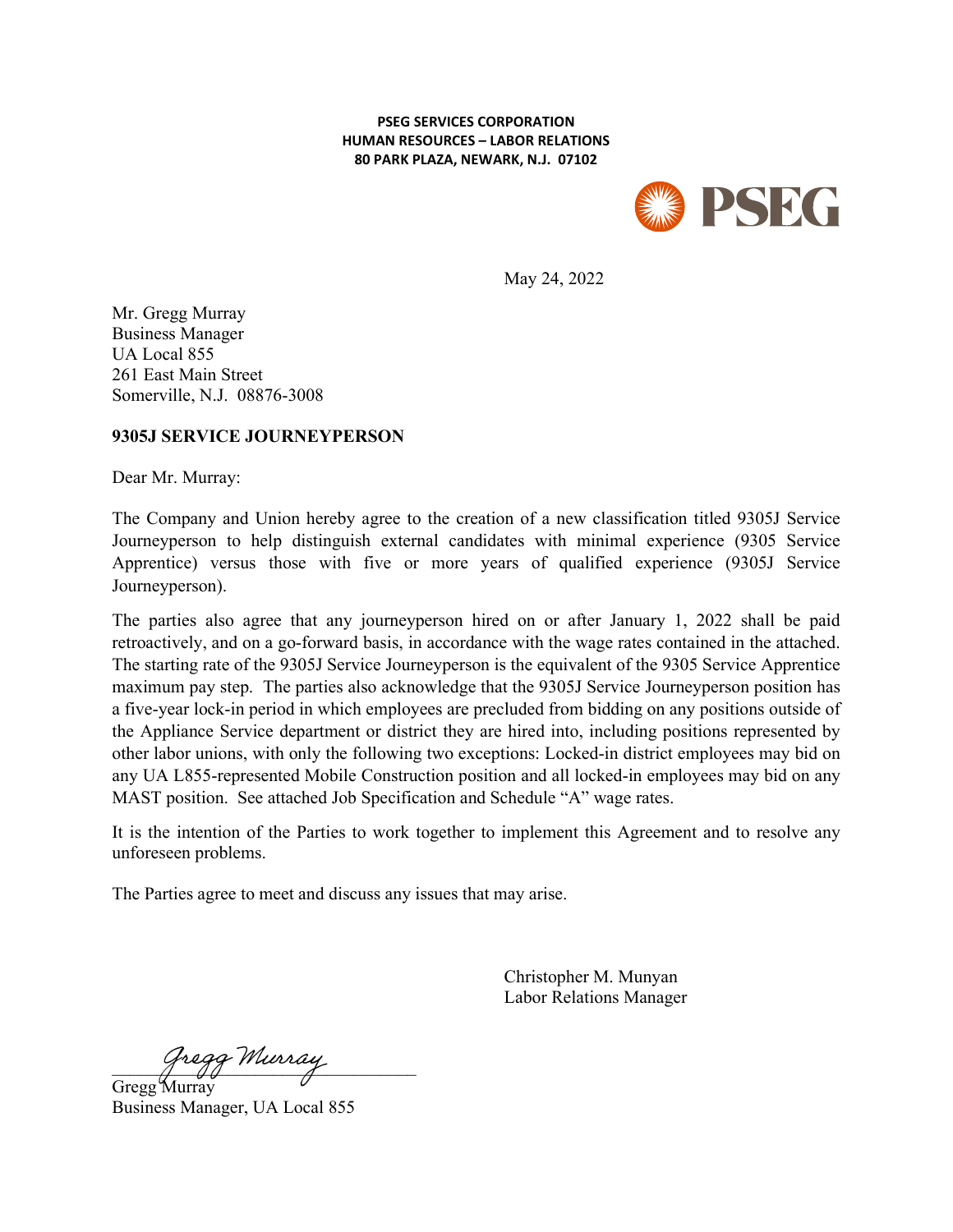## **JOB SPECIFICATION 9305J SERVICE JOURNEYPERSON**

## **Summary**:

Under general supervision, investigates and satisfies all types of complaints for servicing heating, air conditioning, automatic water heaters, heat pumps and ductless split systems. Carries through assignments, at times, with the assistance of employees of equal or lesser grade.

# **Job Duties & Responsibilities:**

Performs duties such as:

1. Adjusting automatic appliances and associated electrical control equipment of any type, size, kind, or complexity, including commercial and industrial HVAC equipment; investigating complaints of unsatisfactory performance of all types of HVAC equipment and controls; investigating complaints from customers on HVAC equipment beyond the scope of employees of lesser grades; locating and remedying sources of trouble; checking operation of equipment to determine completeness and adequacy of repairs;

2. Making repairs to and installing those repair parts on HVAC equipment which involve the adjustment of automatic gas controls of any type or complexity;

3. Making investigations and satisfying service requirements on air conditioning equipment of which the following items are typical, but not exclusive:

- (1) Correcting gas pressure and supply
- (2) Cleaning and adjusting burners and pilots
- (3) Cleaning and repairing gas controls and filters
- (4) Correcting fan operations where necessary
- (5) Checking flues, basic power circuit, and thermostats
- (6) Making seasonal changeover
- (7) Lighting pilots and making minor repairs

The Service Journeyperson would be expected to troubleshoot and correct deficiencies found on controls, circuits, pressure, pilots and burners, etc., of the type which they would be expected to perform on central building heating or other gas heating equipment.

Making investigations and satisfying service requirements on all HVAC equipment using a programmed sequence of operations to attain, prove, and maintain combustion of which the following items are typical, but not exclusive:

- (1) Correcting gas pressure and supply
- (2) Cleaning and adjusting burners
- (3) Cleaning, adjusting and lighting pilots
- (4) Checking basic power circuit and thermostats
- (5) Checking across 1 and 2, 1 and 6, and the T&T Terminals on the RA 890 Relay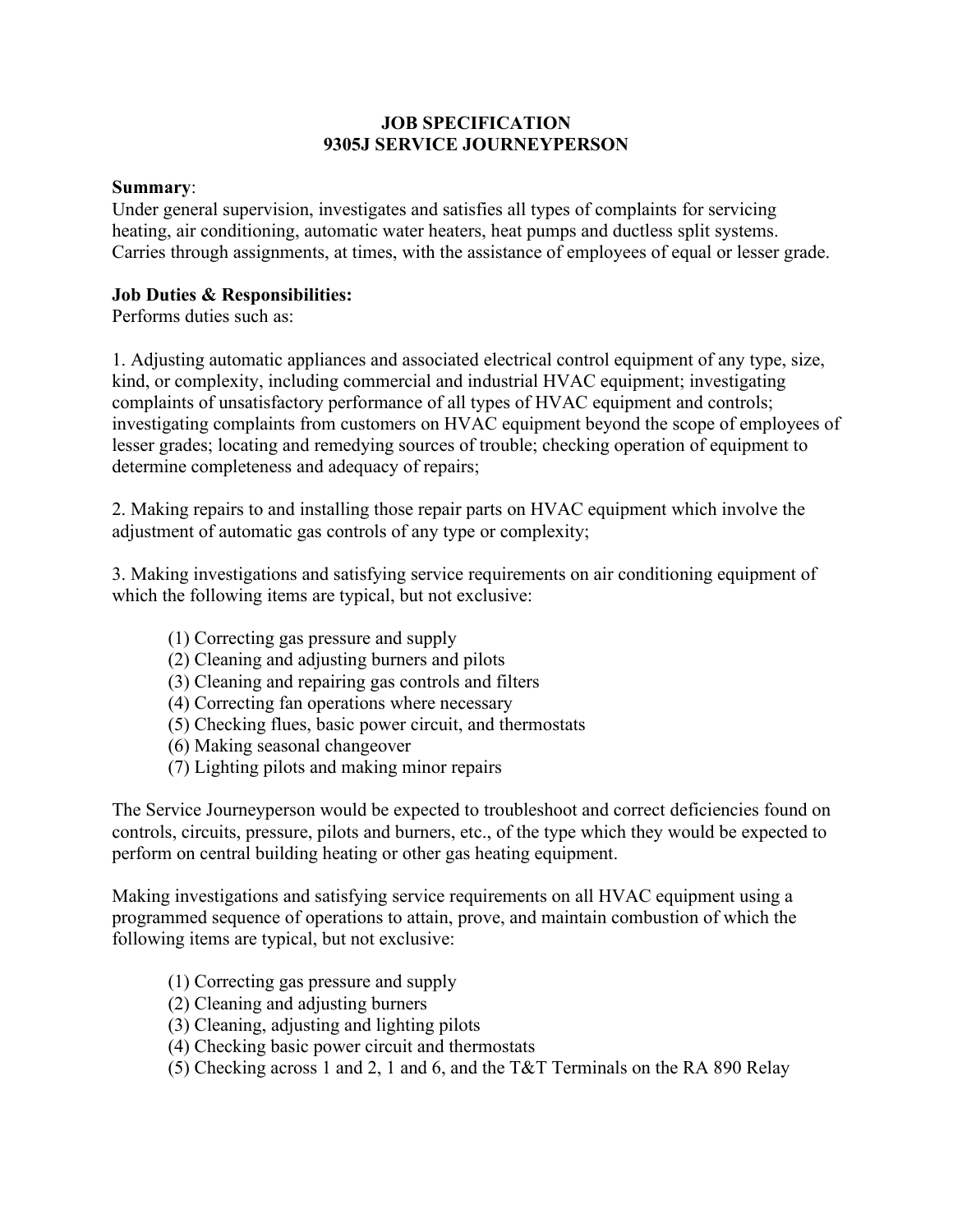# **Qualifications:**

- High school graduate or equivalent.

- Five years of verifiable qualified experience in the plumbing, pipefitting, HVAC, or appliance repair trades.

- Universal or Type II Refrigeration Certification
- Must successfully test-out of either the heating and/or electric A/C training modules
- Must have a valid New Jersey Driver's License with a safe and satisfactory driver history.
- Per the Bargaining Unit Contract, this position has a 5 year lock-in period.